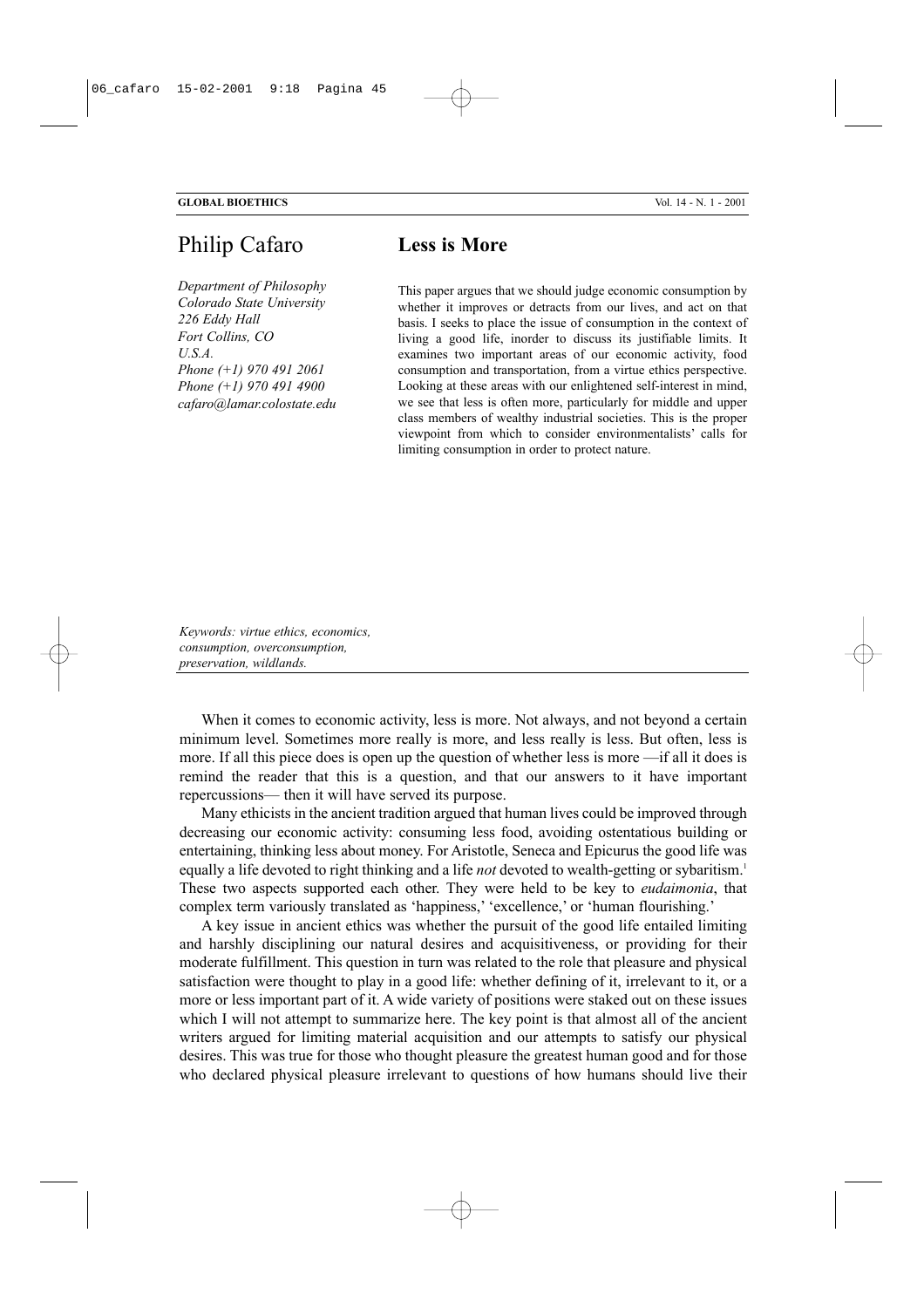lives. It was true for those who argued that people should set moderate goals and accept moderate successes in life and for those who advocated the pursuit of perfection.

The ancient ethicists argued that limiting our economic activities and disciplining our appetites was necessary in order to live a good life. I agree. But lest I be charged with rank anthropocentrism I hasten to add that my primary motivation for making similar arguments is not humanitarian concern, but rather a concern for the many non-human beings with whom we share planet Earth. I believe that societies focused on fulfilling their true needs and individuals focused on developing their better selves would demand less of Nature. We would demand less as a matter of course in the west, where we already have a surfeit of money and material goods, and more of the same will not improve our lives. And we would actively protect nature in our own self-interest, because pursuing our higher aims demands such protection.

The importance of reining in human economic activity hardly needs emphasis in a journal devoted to bioethics. Environmental degradation and the transformation of wild nature into natural resources are overwhelmingly the result of human economic activities. More benign forms of production and lower levels of consumption are therefore typical goals of environmentalists, in addition to the preservation of wild places and species. These goals reinforce each other. For example, less paper consumption allows for less wood-pulp production. This in turn lessens the pressure to log heretofore unlogged lands, or to convert low-productivity, natural forests into high-productivity, managed tree farms.

One type of argument for such economic reforms builds upon the intrinsic value of wild nature.2 If there is a value or integrity to wild places and organisms then our right to use or change or destroy them is called into question. Since all human production and consumption potentially affects wild nature, these activities also must be evaluated in terms of these effects. The morality of such use is not settled by our finding intrinsic value in nature, because human needs also generate rights. But it is self-evident that a world made up of intrinsically valuable natural entities demands a different approach than one made up merely of instrumentally valuable resources.

Note the general form of such arguments for limiting our economic activity:

1) A has intrinsic value.

———

- 2) You should not harm or destroy entities with intrinsic value.
- 3) Your actions will harm or destroy A.
- 4) You should suspend or modify your actions.

Here "A" may be a place, a species, an individual wild animal. The effects of your actions may range in seriousness from complete obliteration to unnecessarily harassing an animal or frivolously modifying a place. The fact of A's intrinsic value may compel a range of actions, from proactive protection to leaving something alone (the best action is often non-action) to using it respectfully and in a limited way. In all these cases, however, the question of intrinsic value is of paramount importance. Its presence doesn't argue against all use, just as a recognition of the intrinsic value of humans does not make all use of them unethical. But it does constrain such use in important ways.

I focus on a second type of argument for limiting economic activity in this paper. Its general form is: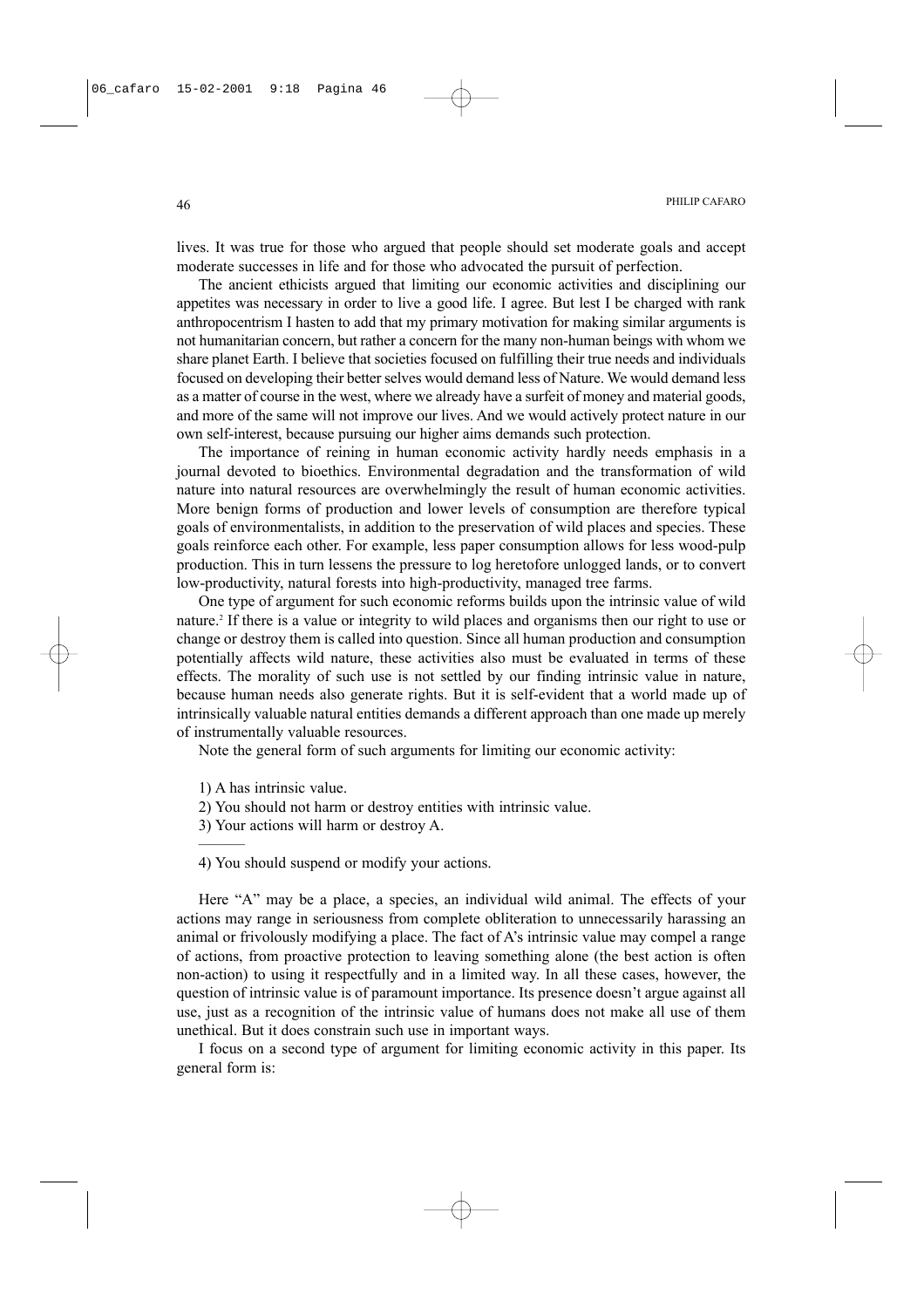————

- 1) You should act so as to further your well-being.
- 2) Limiting or ceasing economic activity A will further your well-being.

3) You should limit or cease A.

"A" may stand for the physical consumption of food, time spent at work, or the development of a tract of land you own. The effects on your well-being may be to your physical health, to the overall pleasure you get out of life, to your opportunities to further your self-development. The previous type of argument asserted that recognition of an intrinsic value in wild nature significantly affects our economic calculations and argues for restraint. This second type of argument asserts that a considered view of our own well-being likewise does so.

If the key question in the first type of argument is the nature of non-human entities and whether they have an intrinsic value or integrity that I am bound to respect, the key question in this second type of argument is my own human nature and what constitutes my well-being (or happiness, excellence, maximal satisfaction). The first type of argument is deontological, grounded in an ethics of rights and duties. The second type is eudaimonistic, grounded in an ethics of human happiness and flourishing. Deontological ethics postulate our ability to act altruistically, while eudaimonistic ethics rely on the distinction between thoughtless action and action in our enlightened, widest self-interest.

The first type of argument is biocentric, the second anthropocentric. This has perhaps been a factor in the latter's relative neglect by environmental ethicists.<sup>3</sup> Another factor may have been doubt as to whether questions of *self*-interest (enlightened or not) are truly ethical questions.4 A final reason for this relative neglect may be that while the argument for the intrinsic value of wild nature is new to western ethics and hence an exciting issue to work on, the exhortation to avoid materialism and subordinate economic activities to higher values was already old in Athens and Jerusalem 2500 years ago.

Nevertheless I am convinced that greater attention to our true happiness would do as much to protect wild nature as the greater acceptance of the intrinsic value of wild nature for which so many environmental ethicists have rightly argued. Both positions, if taken to heart, would result in less consumption and a more conscious production, and hence in less environmental damage. They thus reinforce each other.<sup>5</sup>

For those of us who care, the frustration of environmental loss is compounded by the fact that so often this loss seems to serve no useful purpose: it does not appear to improve people's lives. The last few members of a rare species of Macaw are captured and sent overseas to wealthy collectors. The species goes extinct.<sup>6</sup> The spread of photocopiers and computer printers nearly doubles U.S. office paper consumption in a decade, while recycling efforts lag. More forests are turned into tree plantations.7 These patterns do not lead to genuine human benefits. But they are difficult to change because they serve the *proximate* economic ends of profits for businesses and material possession, diversion, or convenience for consumers. Environmentalists appeal beyond these proximate ends to the intrinsic value of the entities which would be destroyed in order to fulfill them. But we also argue the relative unimportance of the proximate ends to be fulfilled by this destruction. These arguments support each other. Indeed, because humans will use nature, and because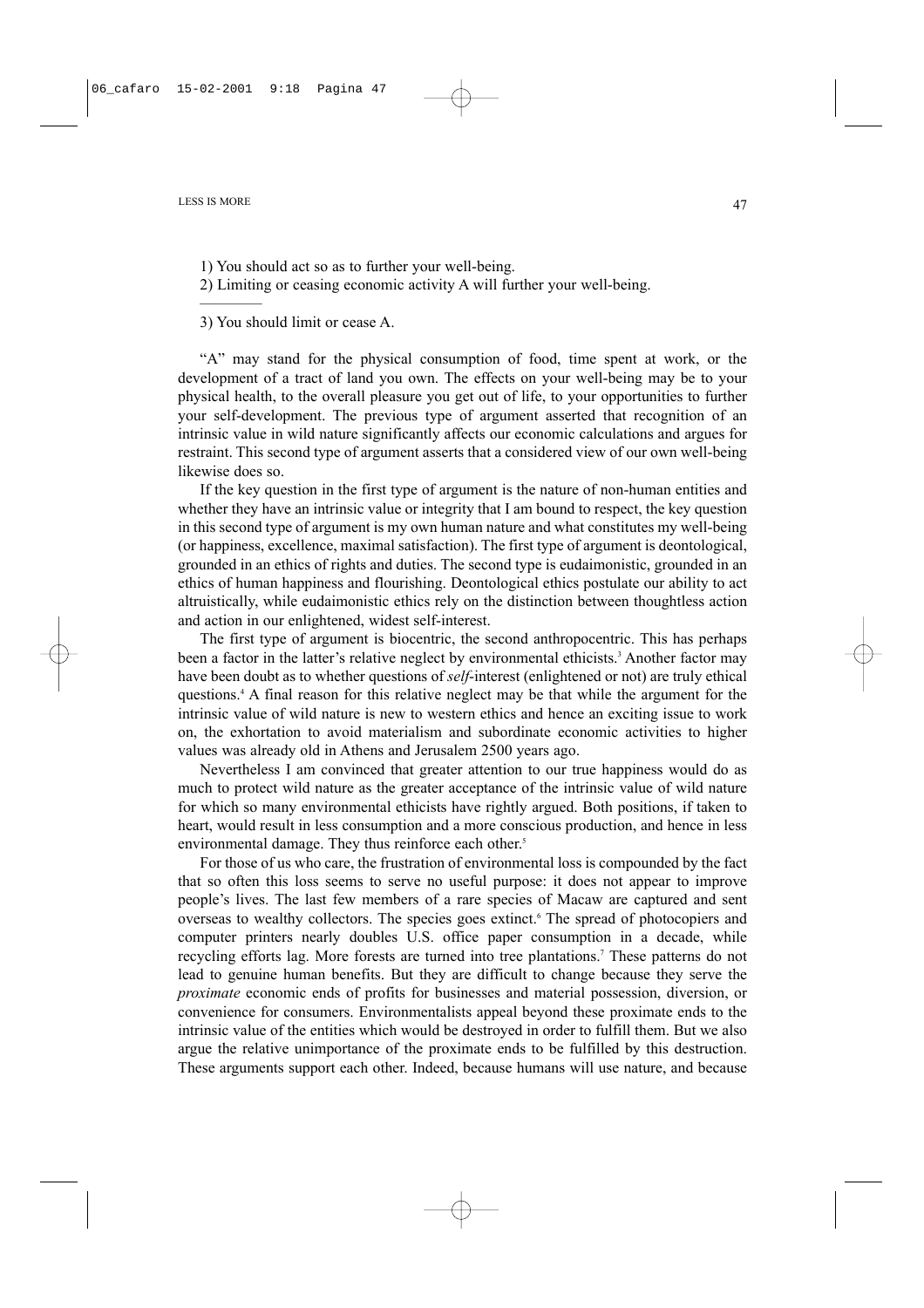as economists rightly point out decisions of use or preservation always involve "opportunity costs," a full ethical accounting must take both aspects into account.

In any case, issues of self-interest play an important part in environmental conflicts. If only for this reason they compel our attention. When the dam-builders and the river lovers argue before a town council or national parliament, they often clash over whether a freeflowing river and its wild inhabitants have a value which must be respected. But they also clash over what sort of society is better: one with cheaper electricity and more factories, or one where it is still possible to walk along a natural river and see and study its wild inhabitants. Again, a full account of "costs and benefits" must tote up all these aspects. It is a mistake to neglect such arguments as anthropocentric. They are important for the protagonists, and for coming to correct ethical judgments.

Let me add two caveats before turning to specific issues. First, I have no algorithm for properly meshing deontological and eudaimonistic concerns and no general theory for reconciling these two systems of ethics. This reconciliation, currently a major issue in ethical theory, would be necessary for a truly comprehensive ethics. But the arguments to follow do not presuppose a privileging of one or the other. I take it as a given that eudaimonistic concerns are important, that people will pursue their self-interest, and that one of the jobs of philosophical ethics is to help clarify and improve the judgments we make under this head.<sup>8</sup>

Second, I do not believe that these two types of argument, from the intrinsic value of nature and from enlightened self-interest, always point in the same direction, or always point towards increased environmental protection. My carving up a steak for dinner tonight might increase my pleasure or happiness. Nevertheless both environmental and animal rights concerns argue against meat-eating. Here, perhaps, duty points one way while happiness points another (but see the following section). On the other hand, my happiness depends on eating food and heating my apartment, and when I do so other intrinsically valuable beings pay a price. Here, arguably, duty does not compel nor does happiness require complete environmental abnegation.

What I do assert then is the following. First, that a full ethical accounting must take account of eudaimonistic concerns. Second, that such self-interested concerns often argue for preserving wild nature and for reining in our economic activities. Often but not always, less is more.

\* \* \*

Consider first our consumption of food. This is among our most necessary and pleasurable economic acts. It is also one of the most important ways we affect the environment. For example, "eating lower on the food chain" by switching to a meatless diet uses considerably less resources, whether calculated in land needed to grow food or energy used to produce it. As *The State of the Environment Atlas* notes:

in cycling our grain through livestock, we waste 90 percent of its protein and 96 percent of its calories. An acre of cereal can produce five times more protein than an acre devoted to meat production; and legumes (beans, lentils, peas) can produce ten times as much.<sup>9</sup>

Eating locally grown foods also limits resource use, by cutting out the energy needed to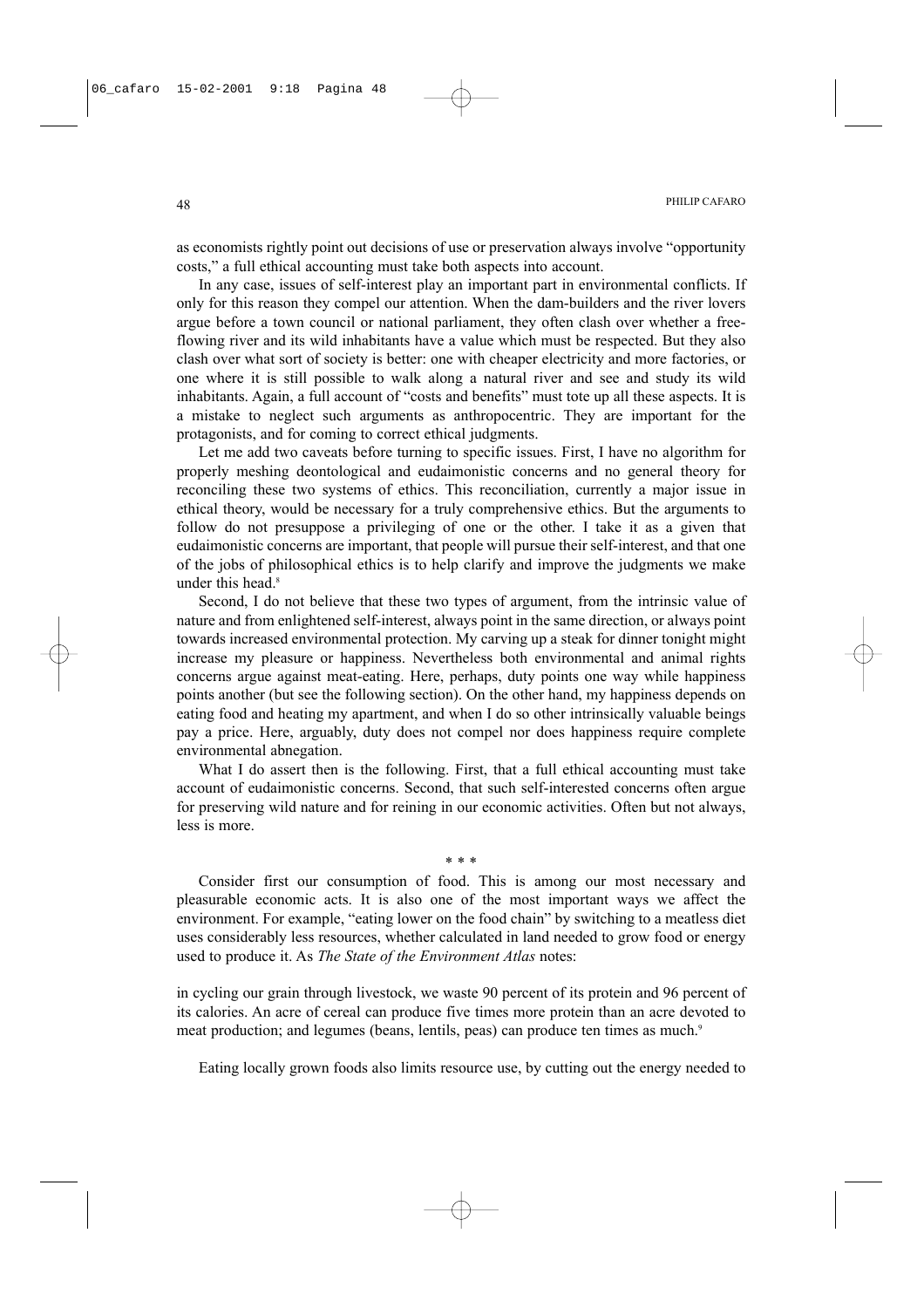transport food long distances. Buying food from organic growers discourages pesticide and herbicide use. And whatever diet we choose, the less we consume, the less we take from the earth.

So *if* we value environmental protection, we have a strong *prima facie* argument for eating less, for eating less meat, and for being conscious generally about what we do eat. But my main point here is that "selfish" interests also argue for many of these changes. This is true whether we consider our health or our purse, and whether we define our well-being in terms of pleasure or personal excellence.

All our pleasures and achievements rest on staying healthy, and from a health perspective westerners eat too many calories and too much meat. Studies commonly suggest Americans consume 20-30% more calories than is advisable.<sup>10</sup> Regarding meat, according to one massive study involving 26,000 respondents in California "meat eating is strongly related to deaths from heart diseases and diabetes. The more meat consumed, the greater the risk."11 This same study found that respondents who practiced vegetarianism and abstained from coffee and cigarettes lived 12 years longer than the national average. Israeli, Finnish and Australian studies have found that vegetarians have low incidences of high blood pressure, and American vegetarians are also less than half as likely to be obese as meateaters.12 While debate continues over whether we should cut back or cut out meat from our diets, authorities seem to agree that consuming less fat and less calories is a key to living into a healthy old age.13 At a minimum it seems clear that health may be preserved with a wholly vegetarian diet, so that health considerations do not stand in the way of our acting on our environmental principles (acting on the basis of deontological considerations grounded on the intrinsic value of nature).<sup>14</sup>

Objective, scientific studies are perhaps less definitive than suggestive to individuals, who must decide for themselves how and how much to eat. Here every reader must consult her own experience, and perhaps enlarge it through experiment and greater attentiveness. Personally I have found that removing meat from my diet hasn't harmed my health or limited my vitality. My backsliding has been caused not by health problems but as a concession to taste and convenience. Indeed during those sad times when I find myself working all day at a desk a small, meatless lunch leaves me feeling better and more able to work than a larger, heavier meal.

Simple meatless diets are also less costly than more elaborate ones. Eating simply thus frees up money for other uses. And it frees up time: the time devoted to earning the money for elaborate meals; the time devoted to preparing them. One of the benefits of living in a wealthy country is that one *can* spend less on food, comparatively: in the United States people spend an average of 10% of their earnings on food, while in African countries the average is 50% and above.<sup>15</sup> Our wealth provides the opportunity to concentrate on other things besides food. But it is also possible to use up this potential savings by eating more expensively and constantly dining out. And a rich man may be just as obsessed with food as a poor man, obsessed not with whether or how he will obtain food, but with its quality.

Here though a meat-eating gourmand might reply: "I *like* my current diet! I enjoy the taste of meat and sampling varied and rich foods. I don't want to eat what's good for me or for the planet, but what I find most pleasurable. That is what makes life enjoyable. Further, I am wealthy enough to afford it!"

The proper response to this depends, first, on the resources commanded by this person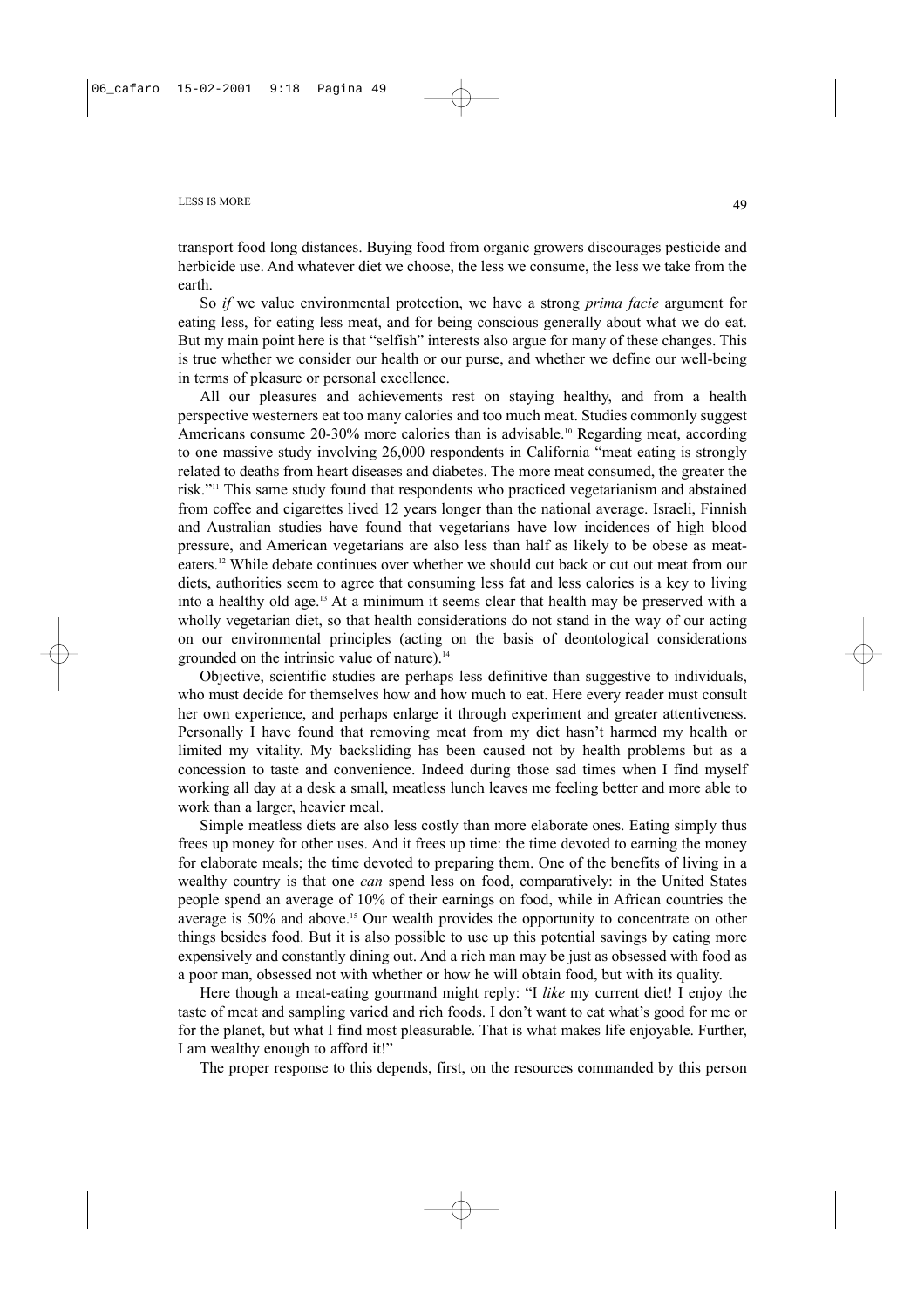and their own definition of the good life; second, on whether we wish to contest this definition, or merely suggest its more efficient pursuit. Let us assume that we are talking to a wealthy person who believes that increased pleasure is life's great desideratum, and let us further accept this definition of the good life for the purpose of argument. Even in this case, reason and the nature of our physical bodies argue for moderation in eating.

First, there is a natural limit to the amount of food our bodies can handle. Beyond that point we endanger our health and hence our ability to feel pleasure. If our interlocutor says that he values current, certain pleasures over future, uncertain pains, the reply must be that rationality demands probable reasoning and the disciplining of current actions in the service of future happiness. Anyone who has been seriously ill, to the point where life itself became a burden, will be more likely to calculate rightly here.

Second, there is a natural limit to the pleasure we can obtain by eating and drinking. While a fat sirloin steak might give one great pleasure at the dinner table, two steaks aren't likely to double the pleasure. A beer at the end of the day tastes wonderful and two beers sends me into a pleasurable state, but four do not make me feel better and eight are disastrous. If I want to maximize pleasure, my best means are to remember the maxim that "hunger is the best spice" and go for an all-day hike. That is when my food tastes best, and many a glutted gourmand has failed to enjoy his dinner for lack of this spice. (This points to an important limitation concerning the *passive* gratification of desires, a point I return to below.) At the very least, the hungry hiker and the satisfied gourmand are on a level in terms of enjoying their dinner at the end of the day. Thus a person may enjoy food while partaking of it modestly, if her environmental principles so incline her.

This leads to a third point: that we find a variety of sensual pleasures in the active use of our healthy bodies, and overeating can lessen or make impossible these pleasures. It is a pleasure to hike along a mountain ridge or bicycle for 50 kilometers through a green countryside. It feels good to use our muscles. It even feels good to push these to the point of exhaustion (and it feels good when we stop!). There are no lack of physical, sensuous pleasures to be found in a walk through the woods: the dawn chorus of newly-arrived birds in spring, the taste of ripe huckleberries in autumn. For many people greater sensuous pleasure could be found in devoting less time to passive types of consumption and more to the active use of their bodies.<sup>16</sup>

I have been arguing as if with a wealthy person who defined the good life solely in terms of maximal pleasure. But many of us are *not* wealthy, and must cook the majority of our own dinners and pay for the rest out of a finite paycheck. It is something of a comfort then to think that with no more than a vigorous morning hike I can come to my lunch with as keen an appetite as Donald Trump to his. I do not need fancy dishes. As diverting and enjoyable as these may be, I can enjoy simpler meals just as well. And therefore I need not worry about earning the money to purchase these fancy things, or envy Mr. Trump.

Further, most of us judge our well-being not merely in terms of pleasure but also in terms of character and personal achievement. From this fuller and (to use an archaic but necessary word) less ignoble perspective, it is very much to the point that we *may* limit our consumption of food to what will gratify a healthy appetite and sustain our higher aspirations. This, I assert, is the real benefit of living in a wealthy, free society —not the opportunity to dine largely or elaborately.

In *Walden* the American philosopher Henry David Thoreau likens the provision of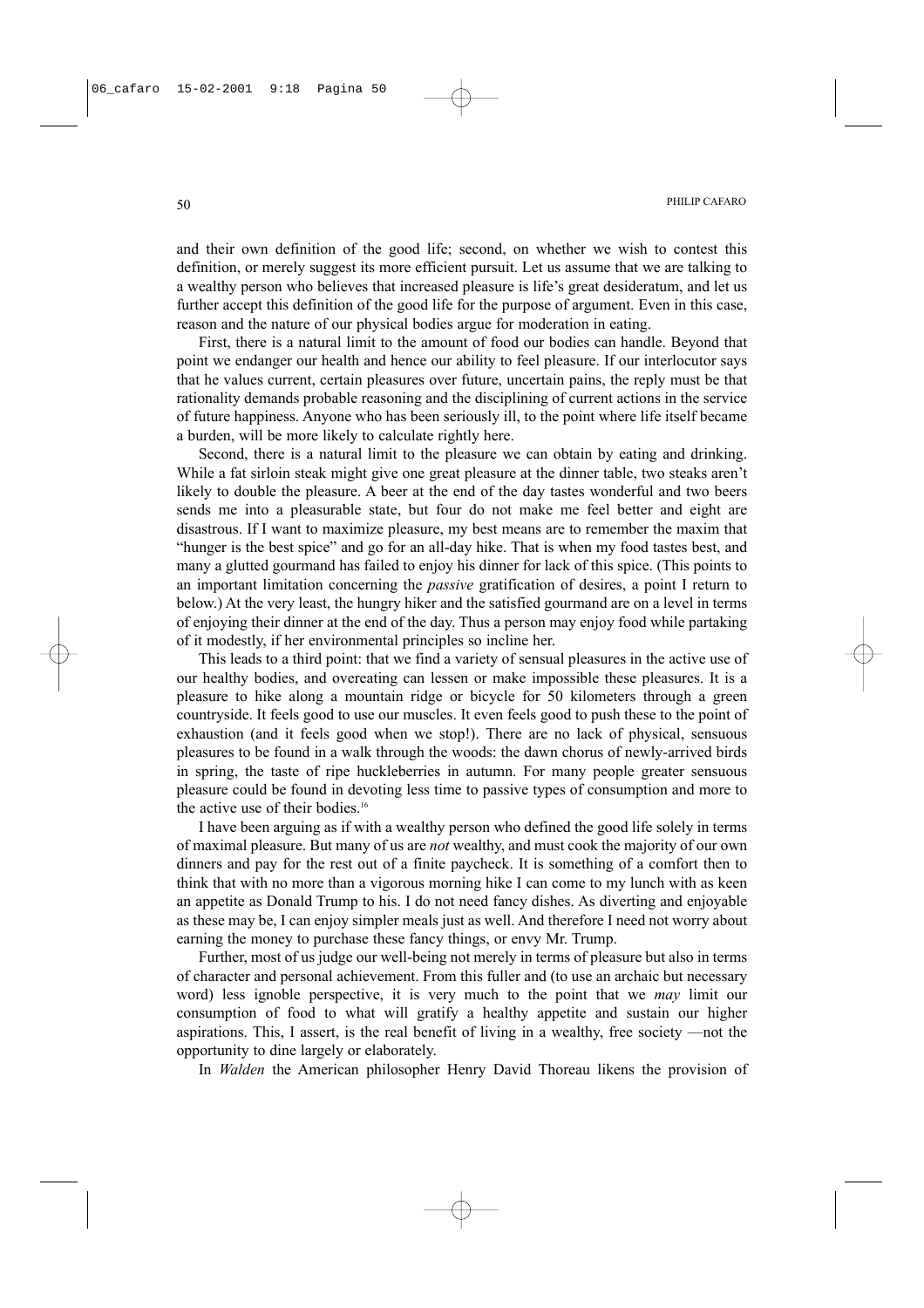economic necessities to stoking a furnace. He goes on to ask his readers:

When a man is warmed by the several modes which I have described, what does he want next? Surely not more warmth of the same kind, as more and richer food, larger and more splendid houses, finer and more abundant clothing, more numerous incessant and hotter fires, and the like. When he has obtained those things which are necessary to life, there is another alternative than to obtain the superfluities; and that is, to adventure on life now, his vacation from humbler toil having commenced. The soil, it appears, is suited to the seed, for it has sent its radicle downward, and it may now send its shoot upward also with confidence. Why has man rooted himself thus firmly in the earth, but that he may rise in the same proportion into the heavens above?<sup>17</sup>

This may sound grandiose but the question is: do you believe it? And if not: what do you believe instead? All our other judgments upon our economic lives depend on our answer here: all our calculations of profit and loss, of lives well- or ill-spent.

We need not follow Thoreau so far as to see merely an instrumental value in "stoking the furnace." We may believe that pleasure is a necessary part of a good human life, and still agree that achievements besides maximizing pleasure are also important. First in importance is the creation of ourselves: that is, the development of personal character and lives of which we can be proud. But also such achievements as raising happy children, publishing a novel, or saving a free-flowing river for posterity. These are the things for which we strive, and on which serious people judge the success of their lives. Such self-development and personal achievement depend not on the greatest or most refined gratification of our appetites, for food or anything else. On the contrary, they demand some knowledge of when less is more, and the discipline to act on that knowledge. The healthy side to all asceticism and self-denial is its fostering of this necessary discipline and its recognition of higher goals.

The relative value of pleasure, self-development and personal achievement in a good human life, is perhaps the most vexed question in virtue ethics theory.18 We may strive to live lives which further all of these, while recognizing that sometimes we must choose between them. Each of us answers this question within our own lives.<sup>19</sup> Whatever our answer, our economic lives should support it. This is not necessarily to put on a hair shirt. To the extent that wealth, or possessions, or physical pleasure further our true goals, they should be pursued —but no further. For "there is no more fatal blunderer than he who consumes the greater part of his life getting his living,"20 unless it is he who consumes the greater part of his life consuming.

The most important thing wealth can buy us is the freedom to live according to our principles. We have a selfish interest in acting from principle, if only because self-esteem demands it. Thoreau writes:

It is hard to provide and cook so simple and clean a diet as will not offend the imagination; but this, I think, is to be fed when we feed the body; they should both sit down at the same table.<sup>21</sup>

Both environmental and animal rights concerns argue strongly for a simple, meatless diet.<sup>22</sup> If these concerns are our concerns, a new diet may prove easier to stomach in more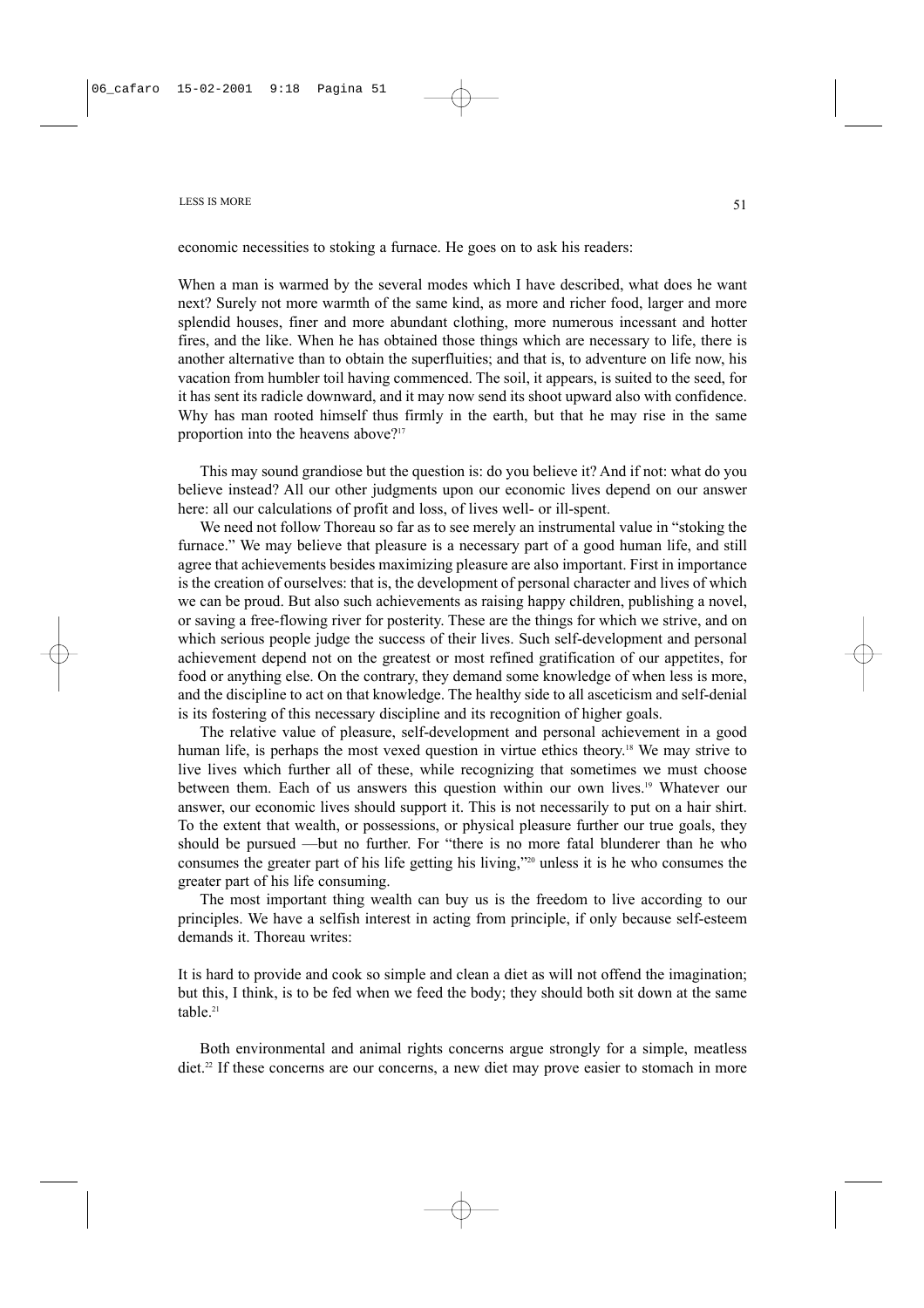ways than one. Here is yet another way in which duty and happiness may coincide, and less may be more.

It is easy in a matter as mundane as food consumption to simply do as we have always done. And certain features of the modern economy conspire to keep us from facing up to the ethical implications of our economic choices, including an intricate division of labor and sterile modern food packaging. Little is left to overtly remind us that land is plowed and animals killed in order to sustain us. But they are. A closer attention to our experience as consumers and to what truly brings us pleasure, combined with a closer attention to our principles and what they demand, will point us towards a better way here. These are the keys to understanding what is best for ourselves and the earth, overcoming inertia and reforming our economic lives.

What holds true for food holds true for consumption and use in general: whether pleasure or self-development is our goal, it is an intelligent and moderate consumption which makes for happiness, not the endless pursuit of ever more of these. Consider a second important area of our economic activity: transportation.

\* \* \*

Transportation is as important in its environmental effects as food production and consumption. While simple forms of transportation are non-polluting and relatively benign, the spread of "car culture" at the expense of pedestrians and bicycles (and public transportation) is a leading factor in many environmental problems. Again according to *The State of the Environment Atlas*:

Cars are the largest single source of air pollutants [worldwide]. In OECD countries, for example, on average 75% of carbon monoxide emissions, 48% of nitrogen oxides, and 13% of atmospheric particulates are produced by cars and trucks . . . Lead pollution, a serious health problem in many cities especially in the Third World, is largely attributable to motor vehicle emissions . . . Expanding road networks consume scarce space, destroy wildlife habitat, and degrade both natural ecosystems and agricultural land.<sup>23</sup>

Cars are also a major source of CO2, the primary greenhouse gas, and thus important contributors to global warming.<sup>24</sup>

So if we are concerned about protecting natural areas and human health, we have a strong *prima facie* reason for using alternative modes of transportation. But as with food consumption, there is a happy confluence between what is best for nature and our own selfinterest, even narrowly defined. We can lead better lives, and have more livable cities, by limiting our use of cars. But the case for this can only be made if we look critically at the purposes of transportation and all of its effects on our lives.

Personal experience has convinced me that despite the existence of car-centered infrastructures, many of us living in the urban west would be better off without cars. When I first moved to Boston, Massachusetts six years ago, a friend who was leaving the country gave me an old, beat-up auto. Having acquired the car for free, I was surprised at how much money it nevertheless cost me. Parking, insurance, fuel and repairs all took hefty bites out of my paycheck. I also had to spend my time attending to these things. Then, six months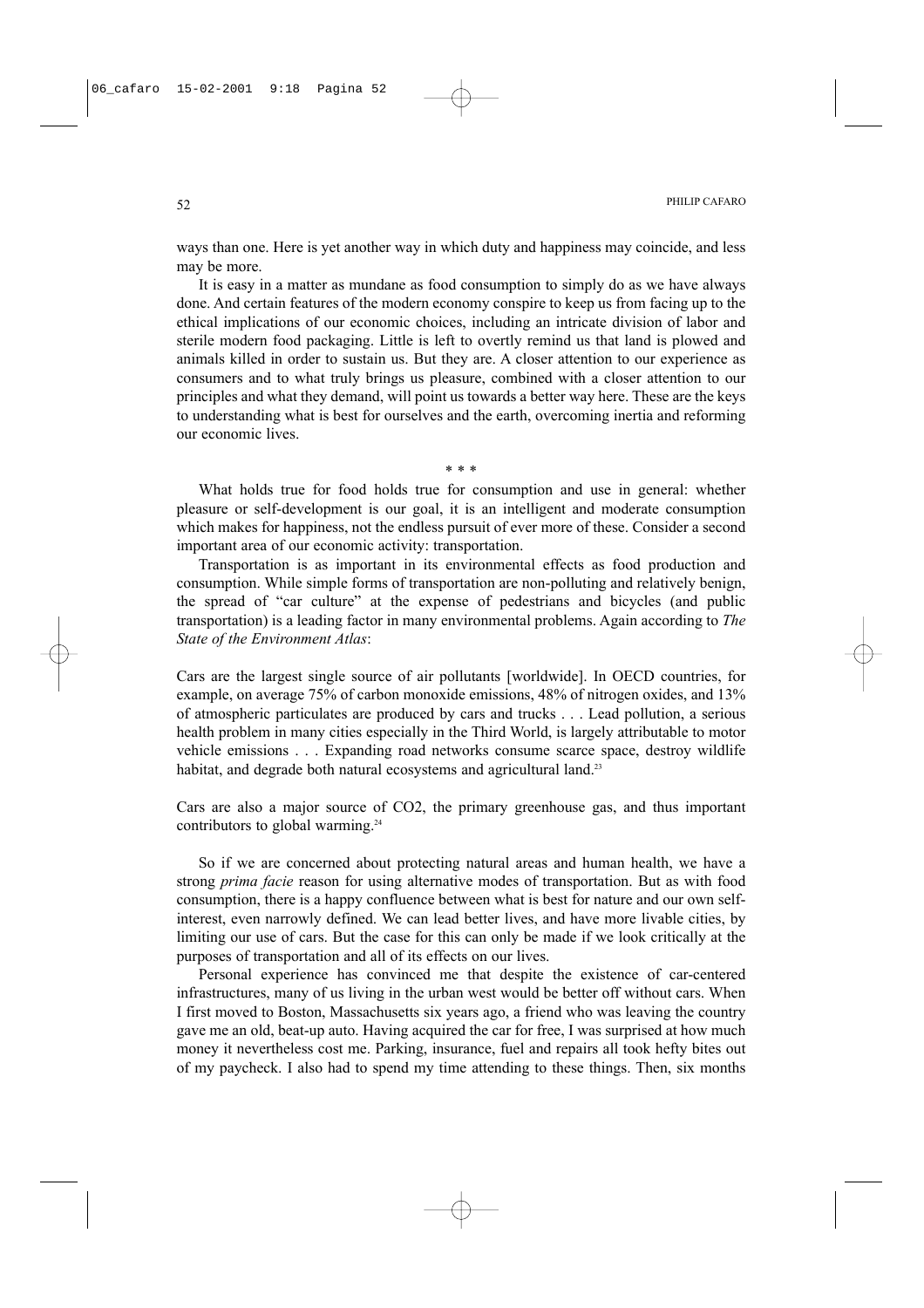after my move, the car was stolen. This forced me to buy the bicycle I had been intending to buy and to put together a car-less life. I found the changes an improvement.

Living close enough to the university to walk to it in twenty minutes, my morning commute was a head-clearing and relaxing introduction to the day. When I was in a hurry I could bicycle to work in five minutes. Either way allowed me to look around my neighborhood and feel the weather. In the ensuing years I usually saw my first warbler of spring not on a bird watching trip but walking by a neighborhood park. I commuted to teaching jobs around the city by subway and by bicycle. These bicycle commutes sometimes took up to an hour, much longer than by car, but they gave me exercise. Once or twice a year I rented a car for trips outside of town.

The reader may protest that one man's experience hardly proves Truths concerning The Way which is best for Humanity. I agree, and ask nothing more than that the reader consult her own experience and make her own decisions in this area. Still there are limits to human diversity. Let us take the following as the main factors affecting our personal transportation decisions: health considerations; cost considerations; considerations of convenience; environmental considerations; and what I will loosely call "experiential" considerations our experiences in using these various transportation modes. My contention is that for many of us considerations in *all* these areas argue for junking our cars, and for walking, bicycling and mass transit. It is simply inertia and lack of imagination which keep us in our cars.

Regarding health, bicycling can help keep us active and fit. Incorporating daily exercise into our everyday schedules keeps us at it on days when we might shirk a trip to the health club. A minimum amount of exercise helps wake us up in the morning and sleep well at night. Some amount of such *active* exertion is necessary for our health, and even for our comfort. For this reason advertisements for luxury automobiles showing acres of plush upholstery and complicated features for maximizing their interior comfort, are misleading. The people getting into these autos are never pasty-faced or flabby, as they often are in real life. Better even to suffer some inconvenience and discomfort, the occasional unexpected drenching rain or grease spot on your pants, if it keeps you active and fit.

Next consider the monetary cost of owning an automobile. Those on a tight budget can appreciate the savings from not owning, insuring, fueling, or paying to park a car. These costs amounted to around 15% of my annual income, before my expenses were pared by the benevolent thievery already mentioned. Of course this was a function of my total wealth: a person with more money will calculate differently here. But cars are expensive. The money spent on them could be spent in other ways. This money also supports automobile and petroleum corporations which lobby heavily against strong environmental laws. Why support these efforts when it is possible to avoid doing so?

One answer is convenience. Here where one lives and works makes a big difference as to whether one can set up a car-less life. But the convenience factor should be *evaluated* rather than simply used to prop up our inertia. We should ask: are our lives really made more convenient by owning a car? Once one factors in the hassles involved in parking and fixing a car the answer could well be "no." Cars are often seen as more convenient because quicker than alternatives, but I have been surprised at how often I could beat my car-driving friends across town, while they were stuck in traffic or finding a parking space somewhere within five blocks of our destination (I locked my bicycle right in front, of course). Perhaps the person commanding the greatest convenience is the owner of both a car and a bicycle, and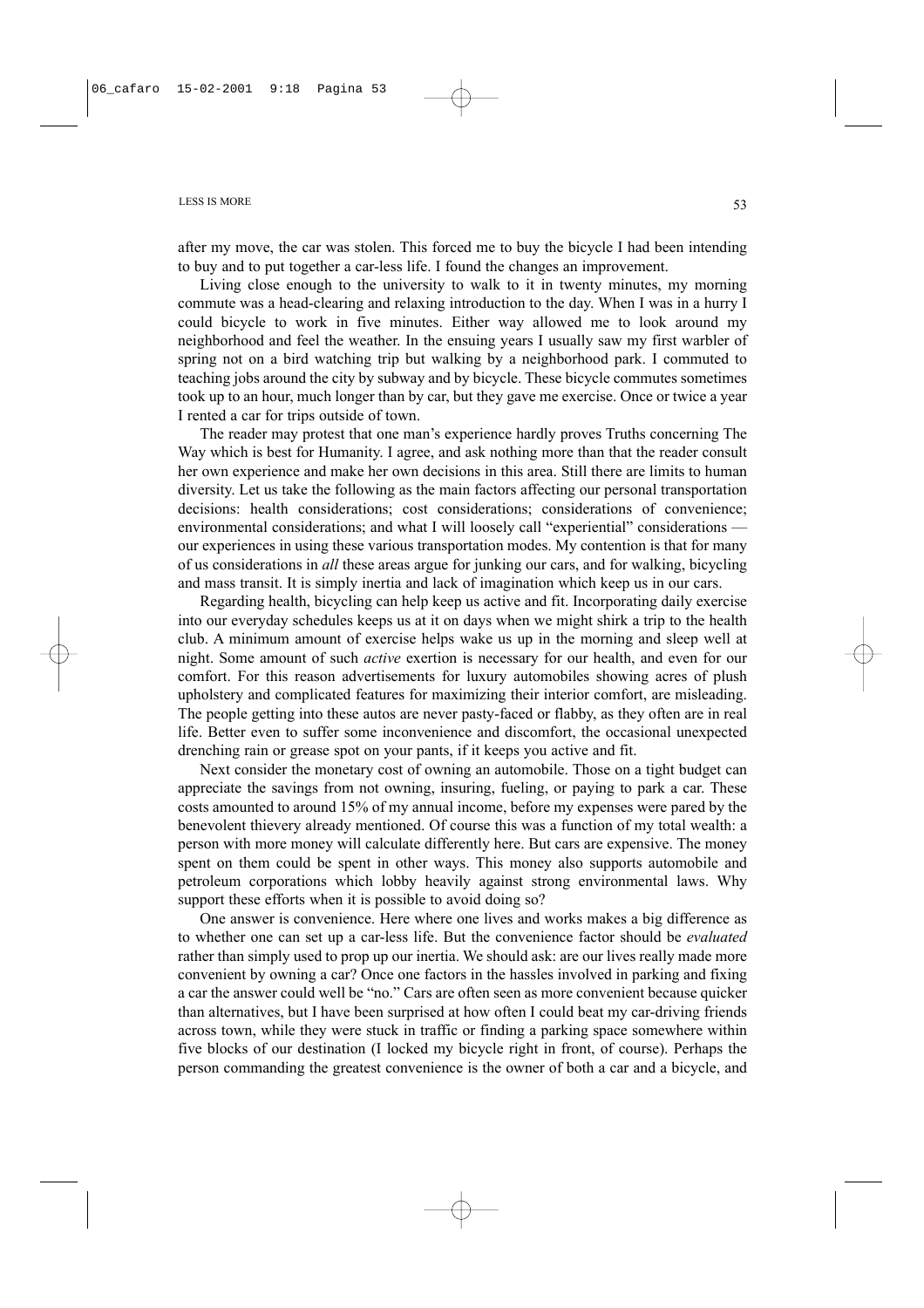the money to easily support them. But someone with a bike and generous car-owning friends might be even better off.

Finally, concerning "experiential " considerations, there is a value in being out in the world on a bicycle or afoot, compared to the insulation of a car. Even in terms of comfort there are many dry and warm days when a bicycle is superior to a car. And comfort can be overvalued: aren't we sitting on cushions rather much in the modern world? Getting rained on while cycling is usually no fun, and on garbage day the walk to work might get a little odoriferous, but at least one knows that it is raining and that it is garbage day. One knows and experiences what is happening today in one's neighborhood. The value of this is difficult to rate, much less to weigh against convenience and other values. Yet it is a value. As an environmentalist I want to experience my environment, even when it is not pleasant.

Make this simple experiment. Select a stretch of road which you have often traveled by car, and bicycle along it instead. Next, take a bit more time and walk it. I once did this along a 10-kilometer stretch of rural highway in coastal Oregon. Having roared down it every day for a whole summer to and from work, the next summer I traded in my motorcycle for a bicycle, commuting along the same route. There were a thousand and one things that I only noticed once I began to bicycle. People, houses, trees; smells, sounds; the pitch of the terrain, the different water levels in the river at high and low tides. Not all that I noticed was pretty. There were trash dumps and junked cars. Nor was I always comfortable: one hill in particular I could have done without. But that was where I lived.

Not owning motorized transport limited my trips outside of town, and this was a genuine constraint. But I was forced to find wild nature closer to home, and perhaps this made up for my inability to seek it further afield. Traveling slower, I also noticed new construction and shoddy logging practices along the way. This made possible my informed participation in local zoning hearings and town council debates.

Because I no longer owned a motorcycle I didn't have the choice of driving to work, and was forced to bicycle on days when I often would not have. Here less choice equaled more experience, and less convenience equaled greater knowledge of the local landscape. Modern microeconomics unequivocally says that more choice is better: give an individual a greater number of choices and more money to spend on them, and he can more fully satisfy his preferences.<sup>25</sup> Modern advertising sends the same message: look at the many new, improved car models to choose from! But this is unconvincing. For we can choose wrongly, and in such a way as to lead to less pleasure, less health and less knowledge of the world around us. One of the ways we can choose wisely is in deciding to limit our options and leaving them limited. Also, part of choosing correctly is limiting the amount of time we spend choosing, thus leaving our minds free to deal with more important things. Even concerning choice, less can be more.

We should remember that our economic actions affect us in complex ways. Transportation does not just take us from point A to point B more or less efficiently (in terms of cost and time). It also relates us to everything in between —or it can do so. Transportation changes *us*: helps make us flabby or fit, for example. And of course transportation changes the world, and in the west, that typically means choking it on pollution or destroying it by paving it over. It isn't clear that this is in our best interests, comprehensively defined, for this world we are rushing through is also the world we must live in.

Here though the discussion must be broadened. In discussing both transportation issues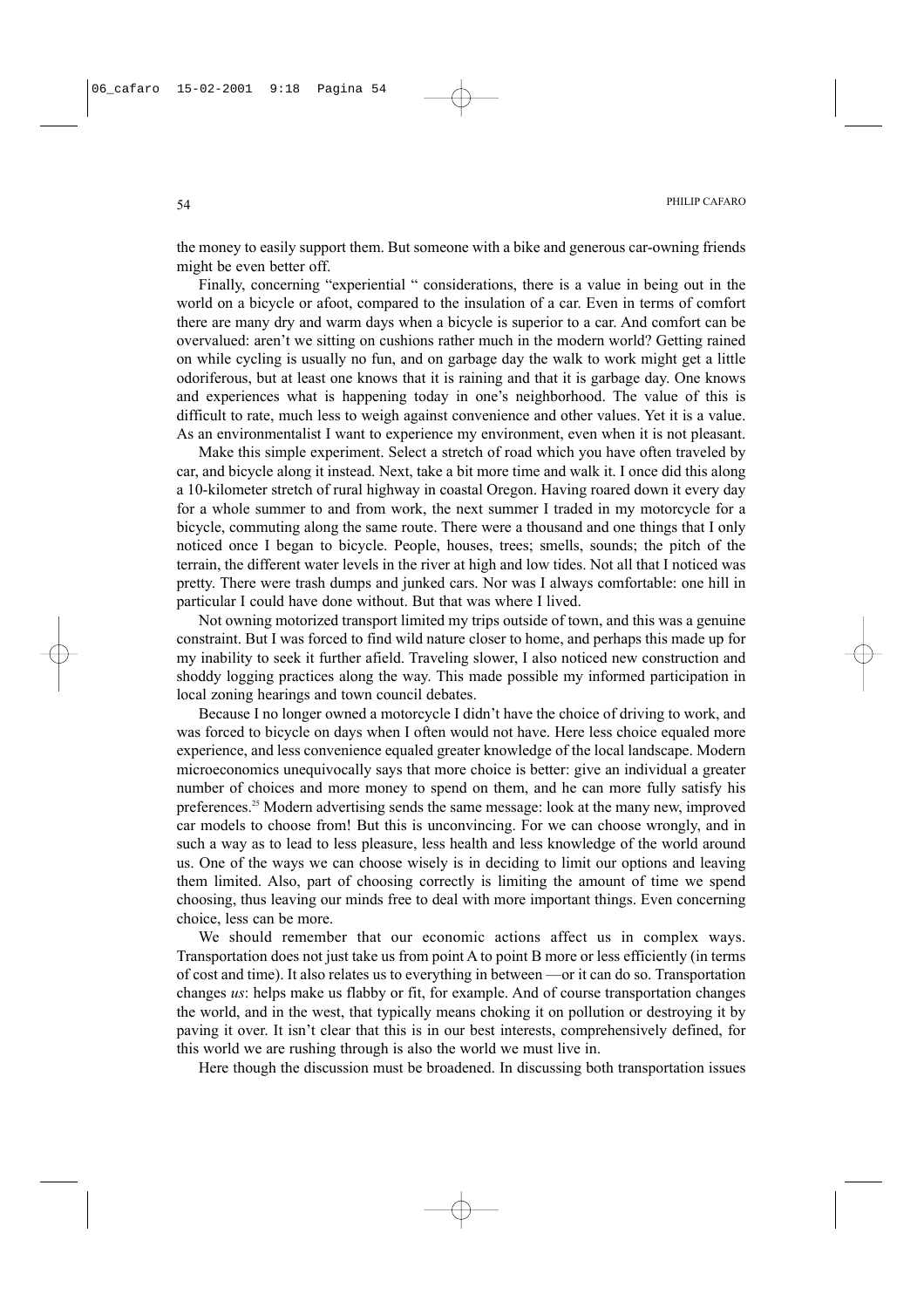and food consumption I have focused on *individual* economic decision-making. But even from a purely selfish perspective we recognize that the actions of others affect our own wellbeing.26 And as *citizens* we must take a wider perspective, looking to make decisions which will be best for all our fellow citizens, current and future. For both these reasons we must place questions of less or more economic activity in the realm of social policy and our vision of a good society. When we do so, considerations of a broadened self-interest often argue for communal action and mutual restraint.

Whether or not it is more convenient for *me* to own or drive a car, *we* must evaluate the effects of different transportation regimes on society. And the effects of the car have been disastrous for those urban centers which have surrendered to them. One-third or more of the total available space in the average modern city is devoted to the automobile infrastructure.<sup>27</sup> Many vital neighborhoods have been torn apart by highways, turned from places to live into places to go through.28 Polluted air weakens the health of millions and governments warn parents not to let their children play outdoors.<sup>29</sup> Too often this has been accepted as the price of progress. But no amount of increased mobility, convenience, or productivity is worth the cost of air pollution so dangerous that it forces mothers to keep their children indoors on a sunny summer day. The opportunities to watch your children play and to feel your own muscles work as you exercise, are essential to a good human life. The opportunity to drive across town in half the time it would have taken by public transportation is not similarly essential.

The car promised efficiency, mobility and more individual autonomy. And in some places it has provided these to those who can afford it. But it has also reminded us of the value of communal space. It has shown us new limits to the economist's cardinal value, efficiency, for the ever faster movement of people and goods has generated tremendous noise, pollution and urban dislocation. Here we should at least recognize that choices must be made. If more personal mobility and the faster through-put of goods can only be bought at the expense of the peace and healthfulness of our homes and neighborhoods, transportation policy should be made in full awareness of that fact. And we should consider the likelihood that providing fewer personal transportation choices can improve a city's quality of life.

As cars have transformed the modern city, so they have transformed rural and wild areas. Expanding transportation networks have demanded an ever greater share of land, and the price for their development has included a massive loss of biodiversity. Roads cause direct habitat destruction, habitat fragmentation, invasion by exotic species, air and water pollution, and increased human access and activity.<sup>30</sup> They allow for the industrial development of formerly remote, inaccessible areas. Today continued road-building is one of the main threats to biodiversity worldwide.

For these reasons environmentalists oppose more roads into natural areas. We thus argue *eo ipso* for less human access, less corporate profits, and less commodification and transformation of the natural landscape generally. We do so because we believe wild nature has intrinsic value. But also because we recognize the value these organisms and places have for us and for society as a whole, *as wild and unmodified.* Just as a healthy and pleasant urban life involves reining in cars, so an enlarged view of human well-being involves reining in transportation and other developments to protect our remaining wild areas. Among the higher human activities we may include science, history and storytelling, poetry,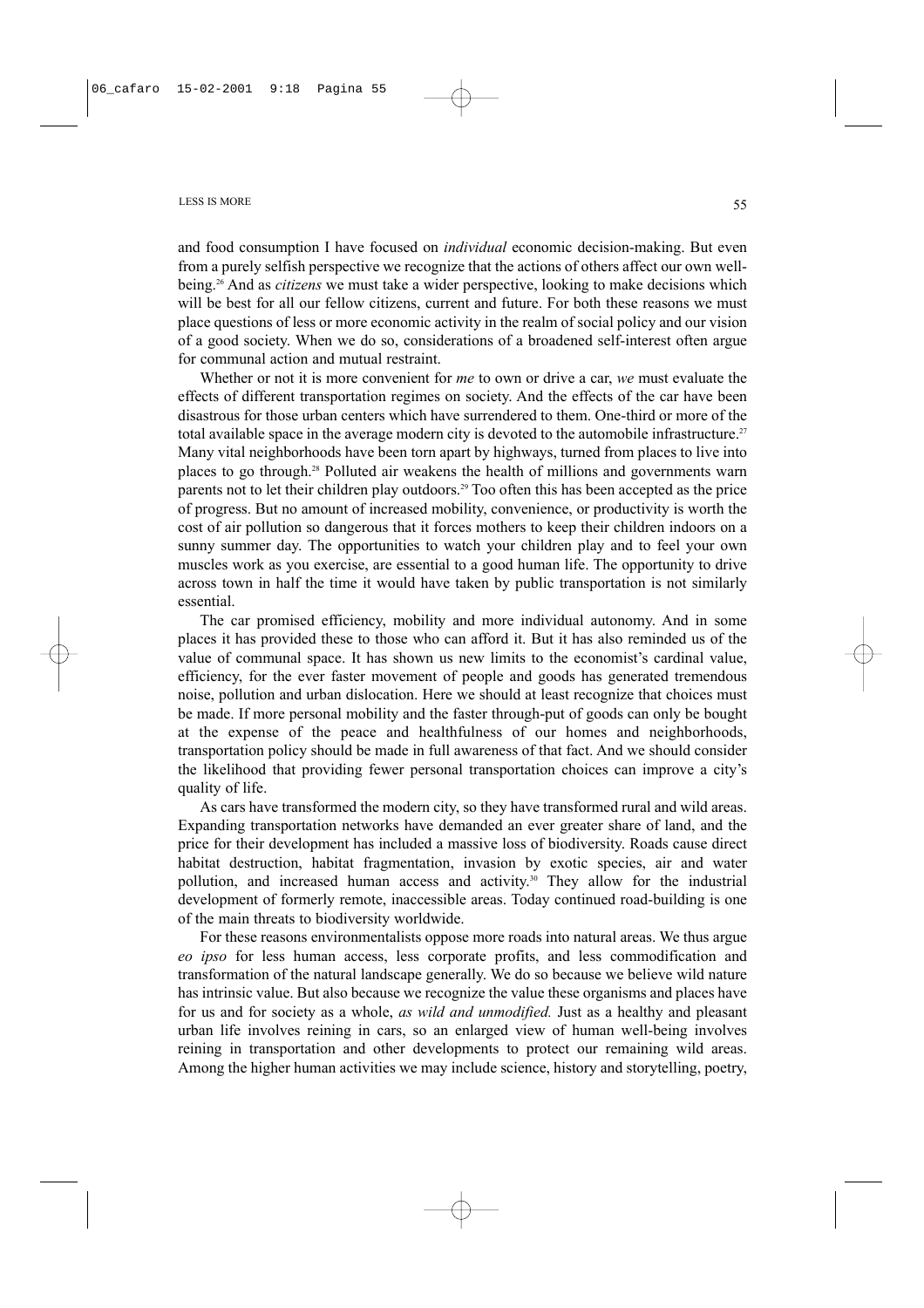the visual arts and religious contemplation. All of these arguably depend on the preservation of natural areas, and hence on less human economic activity.

This is clearest in the case of science. Ever since Darwin sketched the framework of organic evolution, biologists have worked to understand the mechanisms which allow organisms to survive and adapt and thrive; the details of their community and ecosystem interactions; and their evolutionary history. Their ability to continue to do so depends, in part, on the preservation of the species which are the products of evolution. As we lose unique species and natural communities, chapters in The Story are lost forever. Biology also requires the preservation of large areas as "natural laboratories" for the study of unmanipulated natural processes. For non-scientists, wild places offer the opportunity to learn about and *experience* nature, and to understand, even in a rudimentary way, this tremendous story. Both great national parks and local ponds and woodlots can foster this increased understanding. They fulfill roles that books cannot, partly because evolution happened not in books but in places, partly because human understanding involves not just the intellect but the senses and imagination.

The same may be said of *human* history and historical understanding. Preserving wild areas also preserves the worlds our ancestors inhabited. While we cannot duplicate their experiences, seeing landscapes similar to the ones they saw and traveling across the land in ways and at a pace similar to theirs, allow us to better understand them. Whether as living pictures of the past, or as the scenes for our own temporary and imperfect reenactments, wild areas spur the historical imagination. They also, of course, preserve actual historic sites. If we value our history and the study of our history, we must value and protect such places.

Artists have found inspiration in wild nature from the time of the cave painters to the present day. While much modern art is abstract or urbane, the loss of wild areas forecloses possibilities for revived naturalisms in art and literature. Indeed, the loss of wild and pastoral landscapes cuts our ties to the artists and poets of the past. Would Wordsworth or Thoreau remain available to us without at least the partial preservation of the Lake District, Walden pond, and those wild areas which lie closest to our hearts? Granted that humanity will still have art and poetry in the tame, commodified, managed future toward which we are moving: we should not cut our ties needlessly and limit future poetic options.

Finally, wild areas have traditionally been places of prayer and religious inspiration, where some find spiritual experiences unavailable to them in cities and man-made temples. Whether as refuges for quiet meditation or as inspirational examples of divine power, natural areas may play a role in our spiritual lives. They remind even the atheist that there are other worlds besides the human one and other concerns besides the mundane. The value of such reminders can only increase as the world becomes busier and more crowded, at least if we continue to value wisdom and a balanced perspective on life.

A satisfactory conception of well-being extends beyond mere pleasure and physical health to encompass these nobler human activities. If we value them, we must limit those economic activities which undermine them. In a recent work, John O'Neill develops an argument for such economic restraint in the name of human development:

Those who can respond to objects only in terms of how far they impinge on narrowly utilitarian or commercial interests fail to develop their specifically human capacities of perception. The farmer who sees the world simply in terms of production yields sees not a rat,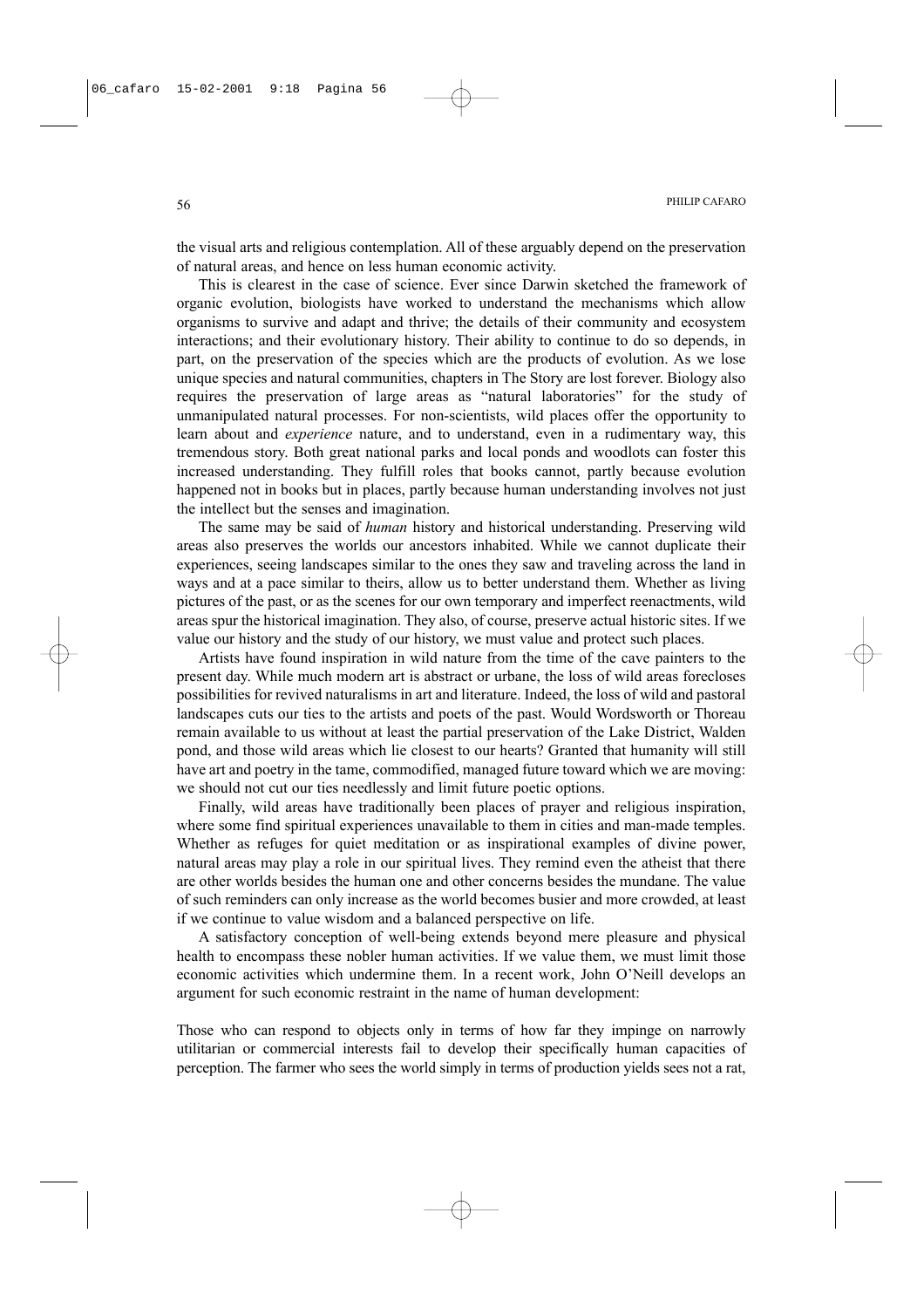a kestrel or a wolf but different kinds of vermin. He sees not a plant with its specific properties and qualities, but a weed . . . Hence [Aldo] Leopold's contrast: 'The swoop of the hawk . . . is perceived by one as the drama of evolution. To another it is only a threat to a full frying pan.'31

A poor, ignorant farmer with his back up against the wall can be pardoned for seeing rats and hawks solely as "a threat to a full frying pan." But wealth and education are valuable precisely because they allow us to move beyond this. For the wealthy and educated to imitate this narrowly utilitarian view of nature is ignoble and self-limiting.

It is in the pause from consuming, from putting things into our mouths, that we pursue knowledge, or write poetry, or commune with God or Nature. Here we are each free to pursue our own goals —within socially-constrained parameters. The key point is that decisions taken today will shape the lives of future generations. We *may* preserve natural areas from our own gross economic consumption, in order to make possible future generations' "non-consumptive" use of these areas, and the activities and achievements dependent upon it. Or we may not. Thoreau once wrote that "the gross feeder is a man in the larva state; and there are whole nations in that condition, nations without fancy or imagination, whose vast abdomens betray them."32 He might have added that our vast abdomens may also betray our posterity, by limiting them to those infantile pursuits that we ourselves were content to follow.

\* \* \*

When the ancient moralists turned to economic issues, they generally argued that less was more. Recent critics of orthodox economic thinking have returned to this theme, often with environmental issues in mind. Amartya Sen asks that we replace overall Gross National Product or per capita GNP as measurements of third-world development, with measurements that more carefully track improvements in the lives and "capabilities" of citizens. Robert Lane argues that advanced economies should be judged by the happiness of their participants and the opportunities for self-development they provide, rather than solely by their capacity to create wealth. Herman Daly and John Cobb, Jr. go further, and argue that an economy which undermines local communities and environmental health is a failure, regardless of "the bottom line."33

These writers have two things in common. They engage the root question of economics: what is the purpose of the production and consumption that make up our economic lives? And their answers, while diverse, all reject wealth or increased consumption or even happiness defined as maximal pleasure, as the whole of that goal. In other words, they take orthodox economists to task for defining economic development without adequate reference to true human happiness and the development of better people and better societies.

Sen, Lane and Daly write as political economists, while I have primarily discussed the individual's personal economy. Yet our arguments run parallel. They, too, are saying that there are alternatives to viewing the purpose of economic activity as the maximization of either wealth or production/consumption, and that to ignore this is to slight our human nature. They too, along with environmentalists, see clear limits to the benefits of economic growth. Recognizing this puts economic activities in the proper, wider context of our attempts to live good lives and create good societies.

From this perspective, we will often find that less is more. Less commodification of the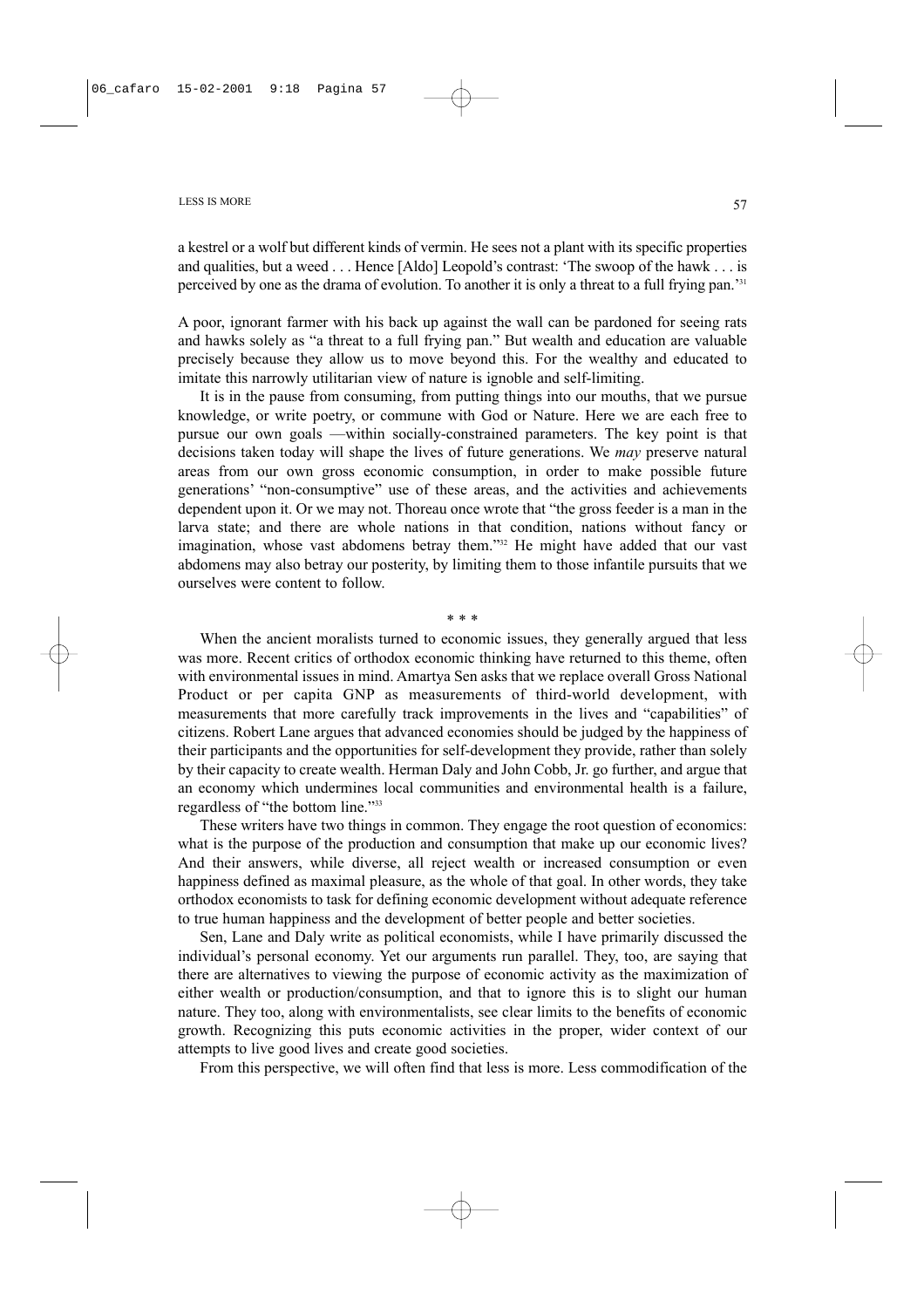landscape equals more wild nature to study and enjoy. Less resource use and smaller corporate profits equal more areas left for science, poetry, skylarking and reverence. Reason cannot tell us unambiguously what is right or best here. But it can lay our options clearly before us. Less economic consumption and production equals more wild nature. Fewer people equals more flourishing non-human life. The choices are ours to make.

## **Notes**

- <sup>1</sup> For Aristotle see *Nicomachean Ethics* bk. 1 chpt. 5, and *Politics* bk. 1, chpts. 2, 8-10. For Stoics and Epicureans see Martha Nussbaum, *The Therapy of Desire* (Princeton: 1994), 103-4, 360-2, 501-2.
- <sup>2</sup> On the intrinsic value of wild nature see Holmes Rolston, III, *Environmental Ethics* (Philadelphia: Temple University Press, 1988) and Paul Taylor, *Respect for Nature* (Princeton: 1986).
- <sup>3</sup> This neglect is beginning to be remedied. See Thomas Hill, Jr., "Environmental Virtue Ethics: A New Direction for Environmental Ethics," *Environmental Ethics* 15: 259-74 and John O'Neill, *Ecology, Policy and Politics: Human Well-Being and the Natural World* (London: Routledge, 1993).
- <sup>4</sup> Within the past fifteen years scholarly attention to eudaimonistic or "virtue ethics" has grown from a trickle to a torrent. Important to this resurgence has been Alisdair MacIntyre, *After Virtue*, 2nd. ed. (Bloomington: Notre Dame Press, 1984). A useful recent collection is Peter French etal., *Midwest Studies in Philosophy Volume XIII: Character and Virtue* (Bloomington: Notre Dame Press, 1988).
- <sup>5</sup> But while a belief in the intrinsic value of wild nature is clearly a radical departure for western ethics, the "higher values over economics" argument is long-standing and is at least paid lip service by a majority of our fellow citizens. It also has the merit of appealing to their *enlightened* self-interest, and self-interest, as the economists rightly remind us, is the major well-spring of human action.
- <sup>6</sup> Edward Wilson, *The Diversity of Life* (New York: W.W. Norton, 1992), 240-2.
- <sup>7</sup> Joni Seager, *The State of the Environment Atlas* (London: Penguin Books, 1995), 26, 72.
- <sup>8</sup> My failure to take a position on the correct relationship between these two halves of a complete ethics imparts a systematic uncertainty to the applied conclusions which follow. This is best recognized at the outset. At the same time, it leaves the door open for those with a different metaethical position to consider the substantive issues raised.
- <sup>9</sup> Seager, 103.
- <sup>10</sup> *The New York Times*, May 10, 1995, "Personal Health: Common Sense and Conflicting Health Studies," by Jane Brody, section C, page 12.
- <sup>11</sup> *The New York Times*, November 11, 1986, "Adventists are Gold Mine for Research on Disease," by Jane Brody, section C, page 1, column 1.
- <sup>12</sup> *The New York Times*, October 12, 1983, "Personal Health: New Research on the Vegetarian Diet." by Jane Brody, section C, page 1, column 1.
- <sup>13</sup> Brody, 1995.
- <sup>14</sup> Brody, 1983.
- <sup>15</sup> Seager, 14.
- <sup>16</sup> Arne Naess makes this point convincingly in *Ecology, community and lifestyle: outline of an ecosophy* (Cambridge: Cambridge University Press, 1990), 51.
- <sup>17</sup> Henry David Thoreau, *Walden and Resistance to Civil Government*, 2nd ed., (New York: W.W. Norton, 1992), 10. Note the passage's transition from a mechanical to an organic metaphor.
- <sup>18</sup> See Amartya Sen, *On Ethics and Economics* (Oxford: 1987), 43-46, and Sen, "Capability and Well-Being," in Sen and Nussbaum, *The Quality of Life* (Oxford: 1993). Sen argues that general